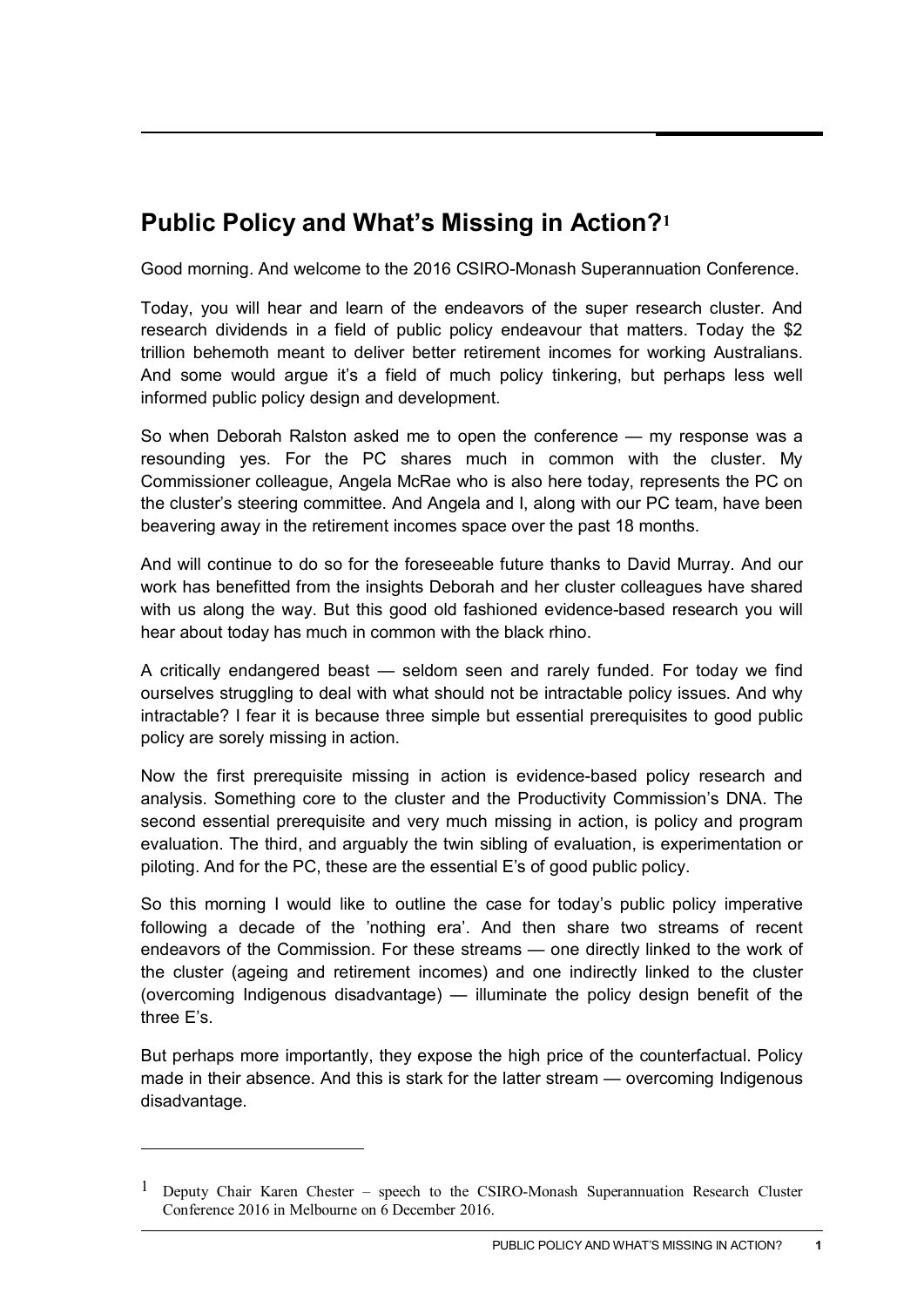But first indulge me in sharing why I began worshipping at the altar of public policy back in the 80's. And why after a decade of non-worship I returned to it three years ago.

So allow me to rewind the clock to 1972 Brisbane. The then daggy suburb of Salisbury. Working parents. Three kids. My mother had been squirrelling away money for two years to afford a return flight to Perth to visit her mother. The price of domestic air travel at the time was in real terms over four-fold what it is today.

The price of clothing (with TCF tariffs north of 40 per cent — think President Elect Trump) was also more than three-fold higher in real terms than today. And three kids (each 5 years apart in age) experienced a simultaneous exponential growth spurt. A perfect storm for my mother who ended up raiding the squirrel tin to re-clothe us. No flight to Perth. She never saw her mother again. Now fast forward the clock to 1983, and the middle child from Salisbury is studying economics at the University of **Queensland** 

Why economics? Her entrance score was just short of what she needed to get into law. So the plan B was to get a HD average in economics and switch across to law at the end of  $1<sup>st</sup>$  vear. But then  $2<sup>nd</sup>$  semester microeconomics happened — here she learned that TCF tariffs and the two airline policy were why her mother didn't make it back to Perth. So Plan B became Plan A. And she got the HD average.

Now fast forward the clock another 4 years and the kid from Salisbury is an economics graduate at the Department of Prime Minister & Cabinet, where she luckily joined what John Durie has coined the 'Rat Pack' – Rod Sims, Peter Harris, Phil Gaetjens and Daryl Quinlivan. And it's not long before the graduate from Salisbury is sitting in the then Prime Minister's Office (as humble, silent note taker), as Rod Sims and Malcolm Gray (her bosses) discuss with Prime Minister Hawke how they can convince the ACTU to embrace tariff reform.

The note taker mumbled (and was heard) 'because tariffs screw workers'. A plan was hatched. A model built to estimate the effective indirect tax incidence of tariffs on the price of goods. And why? To ask and answer how much the lower quartile are getting screwed. A model was quickly built. An evidence base was formed. A case made. And good public policy happened.

And the girl from Salisbury was hooked. But it wasn't, to quote Peter Harris, Camelot, as some romantically recall. It wasn't even really West Wing. It was still a dirt under the fingernails clamour for good policy, but it was informed by evidence-based analysis. And that was what ultimately won the day.

Now fast forward the clock to late 2012. Sydney. And a decade away from the public policy altar. Now a partner in Mercer's investment business running global infrastructure. Having been recruited a few years earlier by ex-Treasury Secretary, Tony Cole, a chat with Peter Crone at the BCA resulted in Tony Cole and I teaming up to author a report for the BCA's budget submission — grandly titled *Back to Policy Fundamentals*. Nothing to do with our day jobs at Mercer. But the BCA was prepared to pay us well, and Tony and I quickly found ourselves back at our favoured altar. And with some help from David Knox.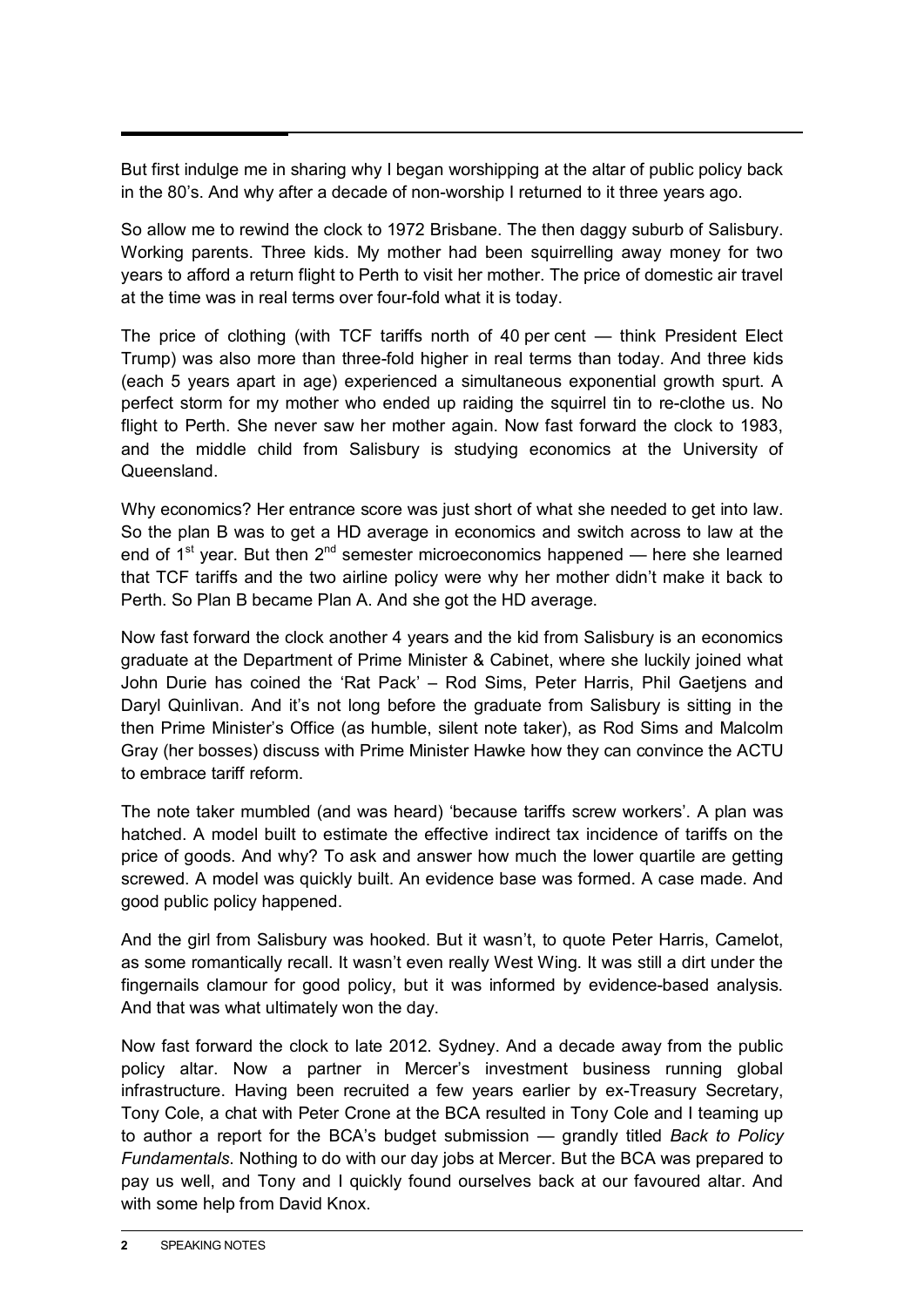We reframed and redesigned the fiscal policy rules, and hollered a warning cry that in the absence of immediate and disciplined fiscal repair, our fiscal flex would be lost for a good 20 years and an intractable fiscal wedge created. And it wasn't just a simple case of returning to surplus in the foreseeable future — it was an immediate imperative and needed more than a balanced budget.

And why? Fiscal policy needs to be cast against three policy objectives.

First — the size of government as a discipline for Australia's international competiveness— so tax as a percentage of GDP of around 23.5 per cent (30 year average).

Second — countercyclical effectiveness. Need to have fuel in the tank for countercyclical fiscal policy and this needed us to accumulate a surplus of 3 per cent of GDP by 2024 — which required an immediate return to surplus in 2013.

Third — intergenerational equity to deliver our readiness for future fiscal gaps. Now we had the Future Fund delivering on one sizeable unfunded liability. But nothing preserving for the biggest unfunded liability — our ageing population. So we proposed an intergenerational reserve for ageing.

And much of this was drawn upon and revisited in the Commission of Audit, but alas little acted upon.

We also lamented that our review of Australia's major economic policy developments over the last 50 years led us to the view that Australia suffers from 'vintage' concentration in Government policy efforts. As can be seen on this — my all-time favourite story telling figure. And what it shows is that reforms were concentrated in the 80's, fell away in the 90's and today are sparse.

Now our report — *Back to Policy Fundamentals* — was released on the day Rudd retilted for the then Gillard leadership. The report sank with little public trace.

But my temporary return to the altar soon became a permanent one when I was easily persuaded to join Peter Harris' merry band at the PC.

So while this may all appear an indulgent personal reflection on modern economic history, it actually reveals much of how we've ended up with today's policy imperative and the 'nothing era'.

So why does good public policy matter so much now for Australians' prosperity? And perhaps our narrative should be the prosperity imperative — as eyes often glaze over with utterances of our productivity imperative.

Now the single best indicator of economic prosperity is the so-called 'real net national disposable income' per capita because it represents the income available for consumption by Australians. And Australians enjoyed strong growth in average incomes through the 1990s and 2000s, but the source of this growth has shifted over time.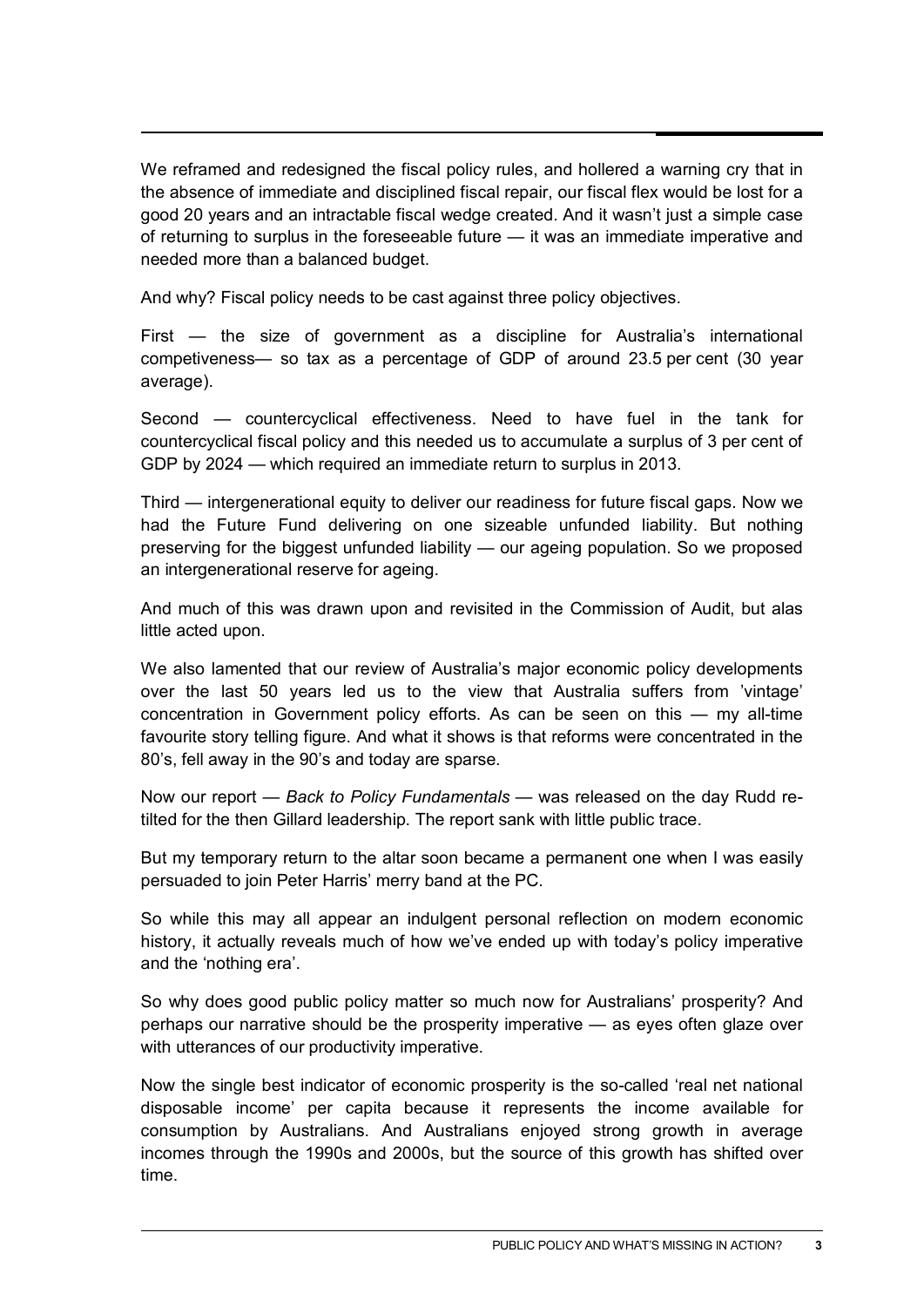It's largely accepted that growth in the 1990s was due in large part to the impact on productivity growth of successive structural reform efforts. So the improvement to people's material living standards was not by chance, but by design. But in the last seven years, average annual growth was below 0.5 per cent. Indeed, there have been four successive reductions in real net national disposable income per capita from 2012- 13 to 2015-16 (the only time a sequence of this kind has been experienced in close to the last six decades). Now this outcome was strongly associated with the precipitate and (over this period) unparalleled fall in Australia's terms of trade, abetted by weak productivity growth.

Now in the 2000s, the impact of the resources boom on the terms of trade (in glaring red) fortuitously offset generally poorer productivity growth. And in doing so, it 'masked' the home truth that this lower productivity growth was, at least in part, because of the slowdown in reform efforts by governments (recall my earlier favourite figure on vintage concentration). And perhaps it is that higher growth (thanks to resources, albeit temporarily so) perversely diluted the incentive for concerted reform efforts.

Whichever way you cut it, our recent income growth has been the opposite to the 1990s — it was less by design and more by chance.

Of course, the benefit from the terms of trade was only ever going to be ephemeral, and we are now seeing the decline in the terms of trade drag significantly on income growth. This is the reality we confront — real incomes, on average, are falling.

And while labour productivity growth has returned to average, income growth has declined significantly since the peak of the terms of trade.

Also, shifts toward part-time hours of work combined with an ageing population may imply less of a contribution from labour utilisation in future.

Over the last 40 years, aggregate labour productivity growth in the market sector (real output per hour) has stayed mainly in the band between 2 and 2.5 per cent per year over the various business cycles.

The data give the beguiling sense that not much is wrong with Australian productivity trends. The only marked exceptions to generally stable productivity growth over these decades were a period of stagnation in the mid-1980s and exceptional growth in the mid-1990s. The longer historical story however shows virtually zero growth in GDP per capita in the nearly four decades from federation until the mid-1930s — proof that it is possible to have protracted periods of sluggish growth. And history can repeat itself, unless people and policy settings ensure it does not.

Moreover, the 'good' labour productivity outcomes of recent years have almost entirely reflected the contribution of more physical capital, rather than any underlying improvement in the capacity to 'get more out of all inputs'. That capacity — measured by multifactor productivity growth rates (MFP) — languished from 2003-04, creating what has been referred to as the 'nothing era'.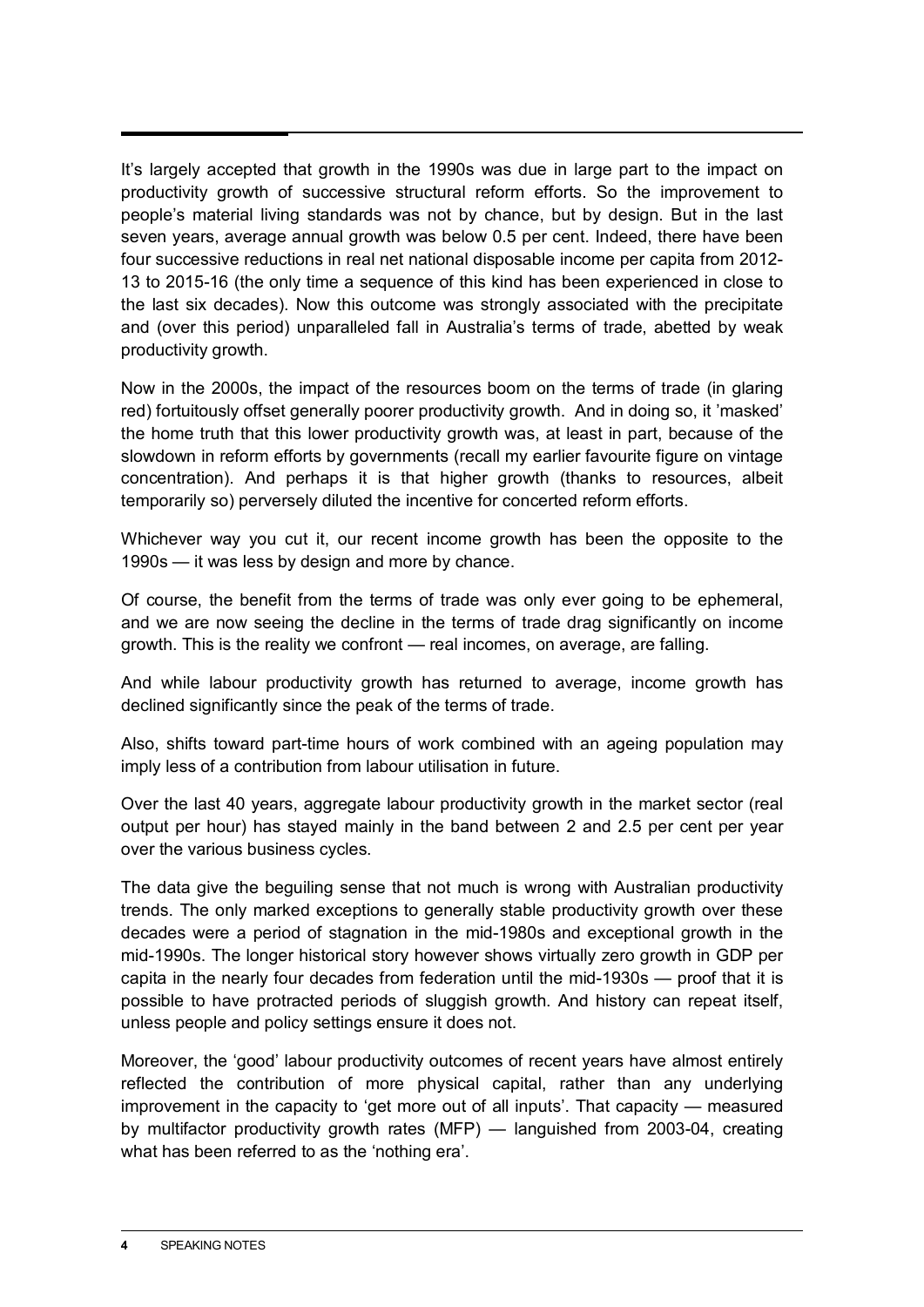This means, at least in aggregate, that Australians have become no better or smarter in producing what we produce for over a decade, implying slow (or no) underlying technological progress. The slowdown in Australia's ability to do more with the same is puzzling because, at the same time, we have seen rapid technological growth penetrating many aspects of consumer and business activity.

Now mismeasurement has been cited as a reason to worry less about this trend. And there are difficulties in measuring productivity. While some of the productivity slowdown could be mismeasurement, the timing and scale of the effects suggest this is unlikely to be the sole culprit of the recent observed productivity outcomes. It may be that the productivity returns from the new technologies will emerge after a lag. Regardless, even if mismeasurement suggested that the slowdown was more apparent than real, the policy issue is always 'can we do better?'

And it's in the how we do better that our herd of black rhinos need careful preservation.

So with such a prosperity imperative, our priority should obviously be making policy issues less intractable than they need be. And this is where the three E's really matter.

And it is the Commission's recent work in two policy streams — retirement incomes and overcoming Indigenous disadvantage — that illustrates the policy design benefit of the three E's. But perhaps more importantly illuminate the high price of the counterfactual. Policy made in their absence.

So let me canter through those recent endeavours which I hope will illuminate why the black rhinos of public policy (the three E's) are critical to any semblance of good public policy. And I should mention that all but one are self-initiated projects:

- An Ageing Australia
- Superannuation policy for post-retirement
- Housing decisions of older Australians
- Indigenous Primary School Achievement and
- Overcoming Indigenous Disadvantage.

So turning first to some fundamental evidence-based research the Commission selfinitiated in the ageing and retirement incomes space. And you may ask why we selfinitiated these streams of work? The practical reason — last year, the Government had left us with a not so full inquiry dance card and we like to be productive at the Productivity Commission. And perhaps the more important reason for us today, was simply we wanted to lay the groundwork.

In 2013, we released the first flagship research paper on ageing and its impacts on economic growth and government budgets.

To put it bluntly, we are experiencing a demographic seismic shift. Our projections suggest the share of the population over 65 will increase from 1 in 7 today to 1 in 4 by 2055. So our cohort of taxpaying and super accumulating workers is quickly shrinking relative to the cohort of longer living Age Pension recipients and decumulating super retirees. And this is primarily because of increasing longevity — which is a good thing.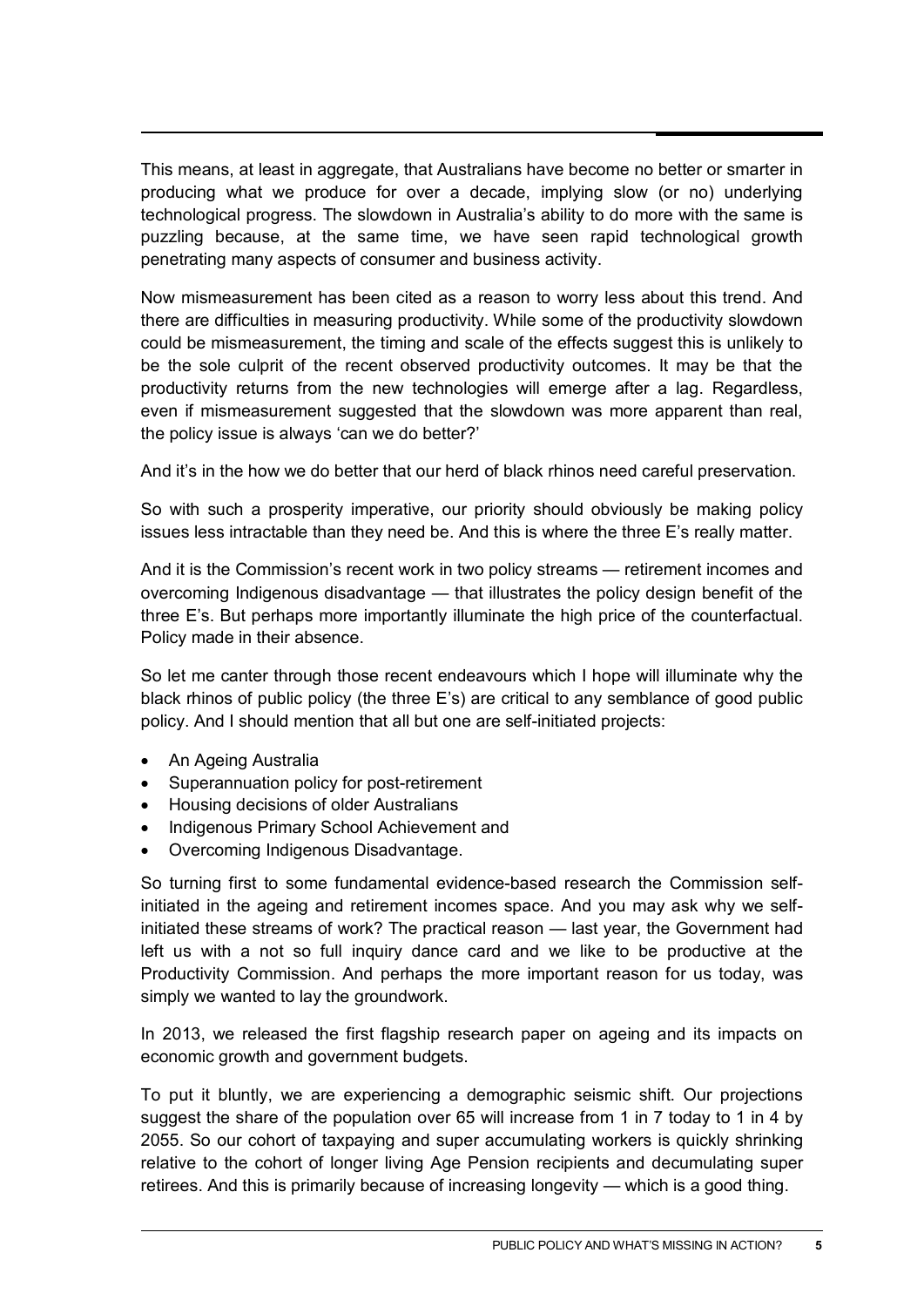Now we've all heard the adage that older Australians on the whole are income poor and asset rich — and importantly this spread has widened over the past decade. This is primarily as a result of high rates of home ownership for older Australians, coupled with recent strong house price growth (5.5 per cent on average each year over the past 10 years).

So current older households (the orange line) are a lot wealthier than earlier cohorts of the same age (the green line).

So while the fall out of our ageing population has been examined extensively by us and others — the focus has been around wellbeing and fiscal sustainability.

We found that only limited work had been done on how well placed the retirement income system is to deal with this demographic shift especially in terms of policies and products for the decumulation phase of super. And this is what really prompted our two self-initiated projects on super and housing for older Australians last year.

So let me share how I view the retirement income system.

First when you think of retirement incomes policy, the most important thing to have front of mind is that it's a wheel of policy fortune. And each component part needs not only to be well understood, but also with the recognition that they collectively and never in isolation impact behaviour. Pull one lever without understanding the collective interaction, and you'll just end up with poor public policy.

So with our not so full dance card, and prompted by our ageing work, we started to work our way around the retirement incomes policy wheel. So turning to our first cab off the rank.

So we turned first to the relative policy orphan of super in retirement. And arguably orphan in both the super industry and public policy development — albeit some helpful advances and policy prods from David Murray on impediments to pooled retirement income products. But we wanted to understand what policy levers might matter most.

So we set out to ask and answer: what would happen if we lifted the preservation age of super? To do this, we had to better understand when, how and why do people access their super approaching and in retirement. And to do this, we had to build from the ground up a behavioural micro sim model. Why? We viewed it as a must have (not a nice to have or good to have, but a must have) to form an understanding and evidence base for retirement incomes policy.

So turning to the policy context.

Now the figure on the left shows the preservation age is currently 55 and being raised to 60 by 2025 — so reducing the gap between the preservation age and the Age Pension age from 10 to 7 years. But the mooted increase in the Age Pension age to 70 would simply restore the gap to 10 years.

So as part of our Super report, we modelled (after building our model) what would happen if you raised the preservation age to 65 — the figure on the right.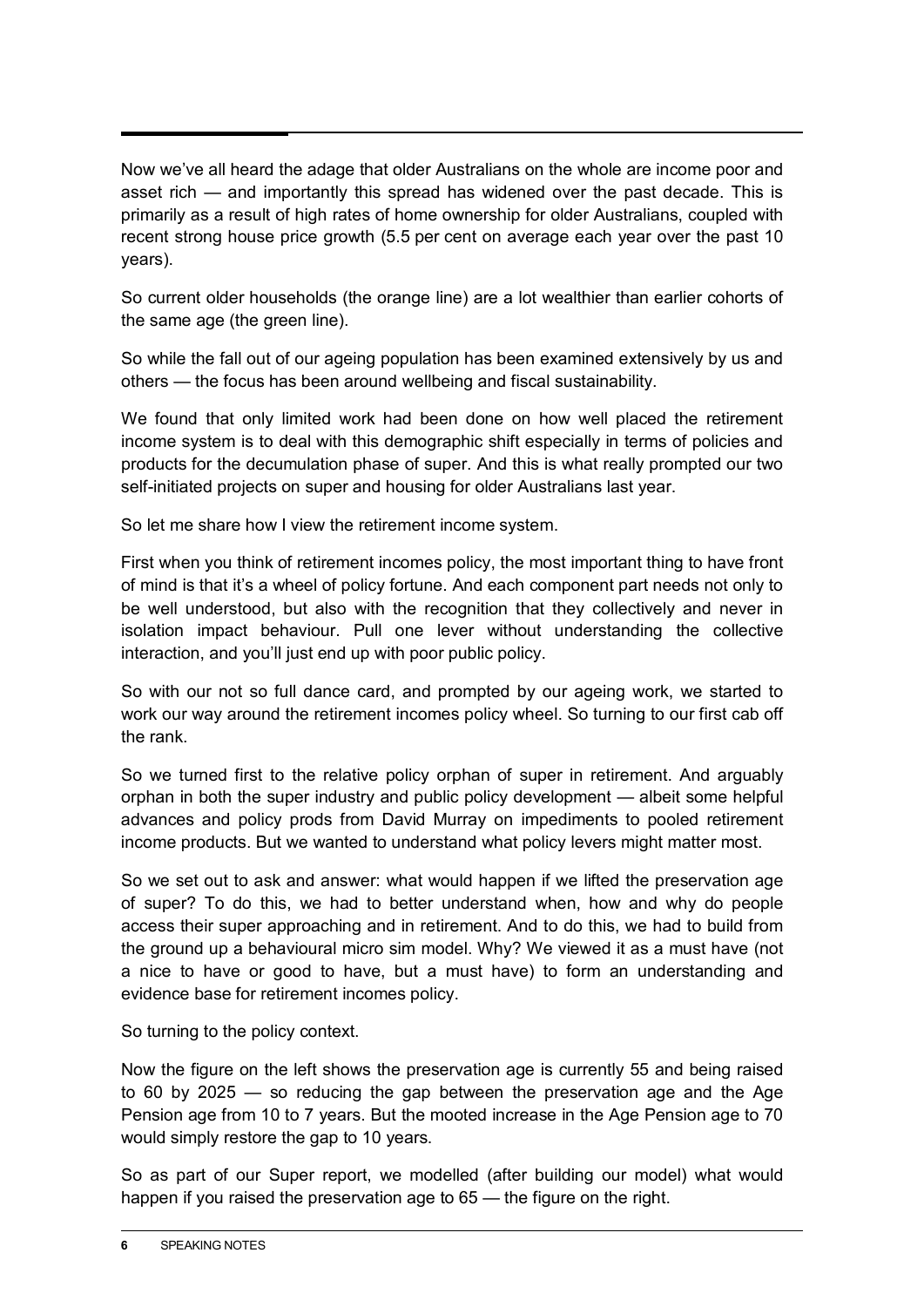So let me cover off our key findings — because they reveal much about the greater than anticipated diversity of folk approaching and entering retirement.

The modelling suggested that a gradual increase in the preservation age to 65 years would see by 2055:

- older worker participation would increase, but only by a modest 2 percentage points
- those who delay retirement would stay in the labour force for 2 years longer, giving them a 10 per cent boost to their super balances at retirement.

And in doing this modelling it also meant we better understood things like:

- Most people have low or no super. Many people have very low levels of super or simply none at all. 15 per cent of people aged 44–55 had no superannuation whatsoever, and only 10 per cent had super of more than \$230 000.
- Diversity matters. The average super balance of a 65–74 year old is over \$300,000 … But the median is zero. So retirement income policies and products based on the 'average household' are unlikely to match most people's circumstances. So put simply — CIPR (comprehensive income product for retirement) ain't simple.
- Not everyone chooses when they retire. While there's a perception that retirement happens at 65, for many people it's quite a bit earlier. Almost one half of men and around one third of women who retire between the ages of 60 and 64 do so involuntarily. Ill health and redundancy are the main reasons.
- Most super is not taken in lump sums. And interestingly, when retirees take their super as a lump sum, it's typically those with modest balances (makes perfect sense). And those lump sums are often used to invest … or pay down debt. So folk with modest balances are most rationally getting ready for retirement and a lower income stream.

Then in the second half of last year, we analysed the housing decisions of older Australians. Another part of the wheel of fortune. And perhaps the biggest policy sacred cow of all. But given its pre-eminence on the balance sheets of older Australians and how those housing decisions impact their wellbeing — we set forth.

Now getting solid evidence quickly became our priority. First, in addition to our bread and butter consultation and research, we commissioned a national survey of older people's attitudes to the key issues for our study. Because when looking at housing decisions of older Australians, we identified a paucity of data on the behavioural drivers of decisions (needed to inform good policy). So we set about filling this information gap on older people's attitudes and preferences for housing. To do this, we surveyed about 1500 Australians aged 60 years and over. And in doing so, we uncovered older people's attitudes and views on a range of housing and retirement issues, like:

- planning for retirement
- attitudes towards the family home
- debt and bequests
- downsizing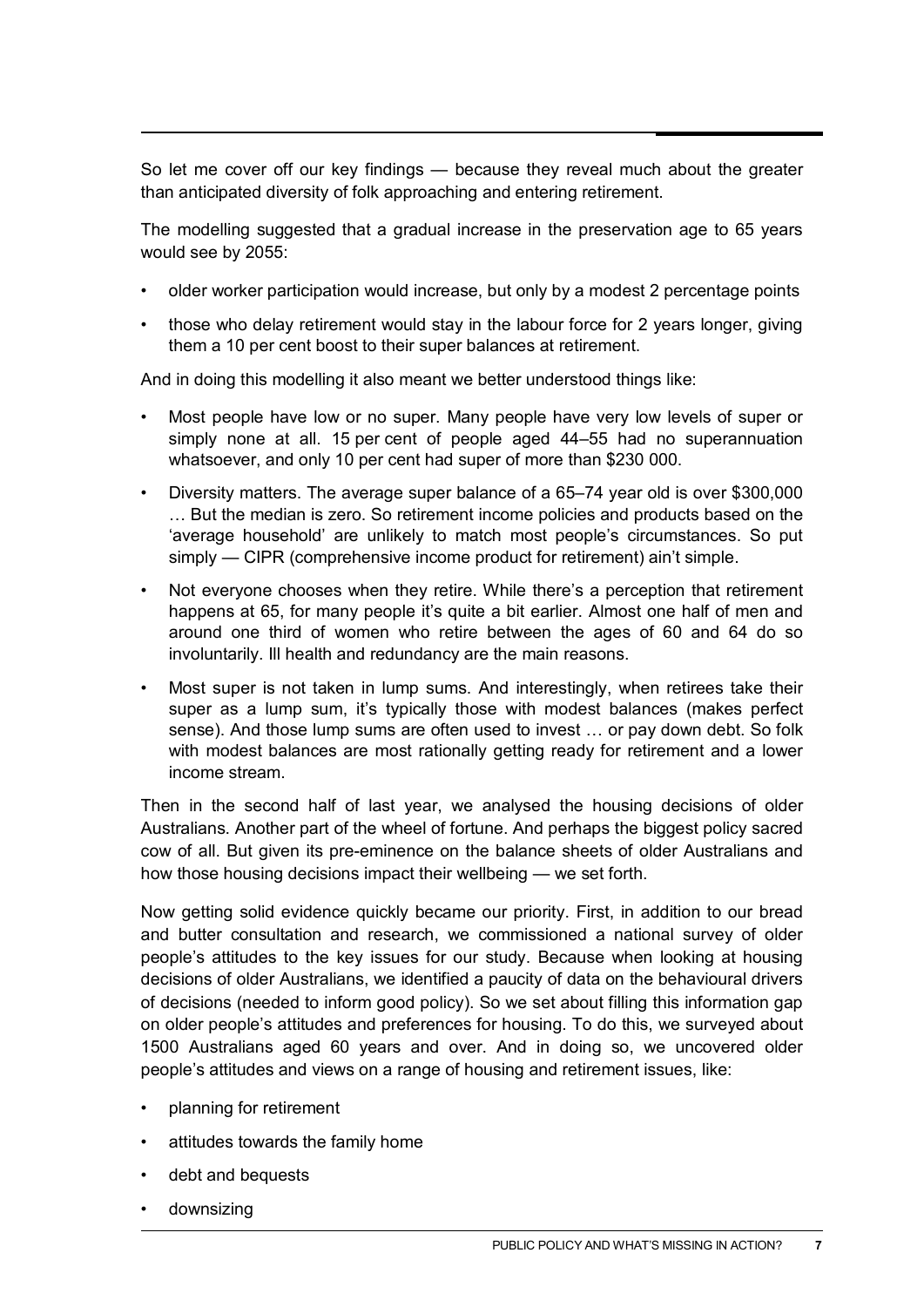- housing preferences and awareness of residential aged care, and
- attitudes towards home equity release products.

We also did some pretty neat quant work and modelling to simulate the impact for asset modest and income poor older Australians of drawing down on the family home equity.

Firstly, we looked at the scope for 'asset rich, income poor' older Australians to boost retirement living standards by using their home equity. Specifically, how would such borrowing affect the balance of home equity at the end of life, in the context of an uncertain life span. And this required some funky Monte Carlo modelling.

The height of the overall bars on this chart shows how many people would need to draw on their home equity to reach the ASFA (Association of Superannuation Funds of Australia) modest and comfortable standards.

So based on real people in 2010 (thanks to HILDA), around 50 per cent of older singles and 30 per cent of older couples would need to draw down on the value of the family home to meet ASFA's modest retirement living standard. The green portion of the bars shows the proportion of people drawing down who would still have some positive home equity left over at the end of their lives.

As you can see, when pensioners draw down on the value of the family home to reach the ASFA modest standard, over 90 per cent retain some home equity at the end of their lives. But once they start to borrow to attain a comfortable standard, a much larger proportion exhaust their home equity entirely (the black shaded part of the bar).

So here we have a few insights from our report, including from our survey results of older Australians and how they view the family home. Again, an important part of the evidence puzzle is understanding what behavioural responses may be to policy changes. Or what nudges may be needed from Government. And from the 10 key takeouts, perhaps the most policy relevant are:

- some older Australian are even net savers and perversely those in the lowest quartile
- older households are slow to draw on housing wealth and while the biggest part of their balance sheet, it remains an untapped source of retirement income
- and while people stay in the family home until late in life, few understand the cost or likelihood of entering residential aged care — and those odds have lengthened considerably (fewer older Australians entering residential aged care and then much later in life), but folk are still preserving like they haven't changed.

So turning to the second, and perhaps Australia's most intractable policy issue overcoming Indigenous disadvantage. And here at least 2 of the E's — evidence-based analysis and evaluation — are missing in action. So perhaps it is here that the price being paid — and by Indigenous Australians — for the absence of the E's is so starkly illuminated.

While there is extensive reporting on the extent of Indigenous disadvantage, there is a lack of evidence about what works (and what does not) in bridging outcome gaps. And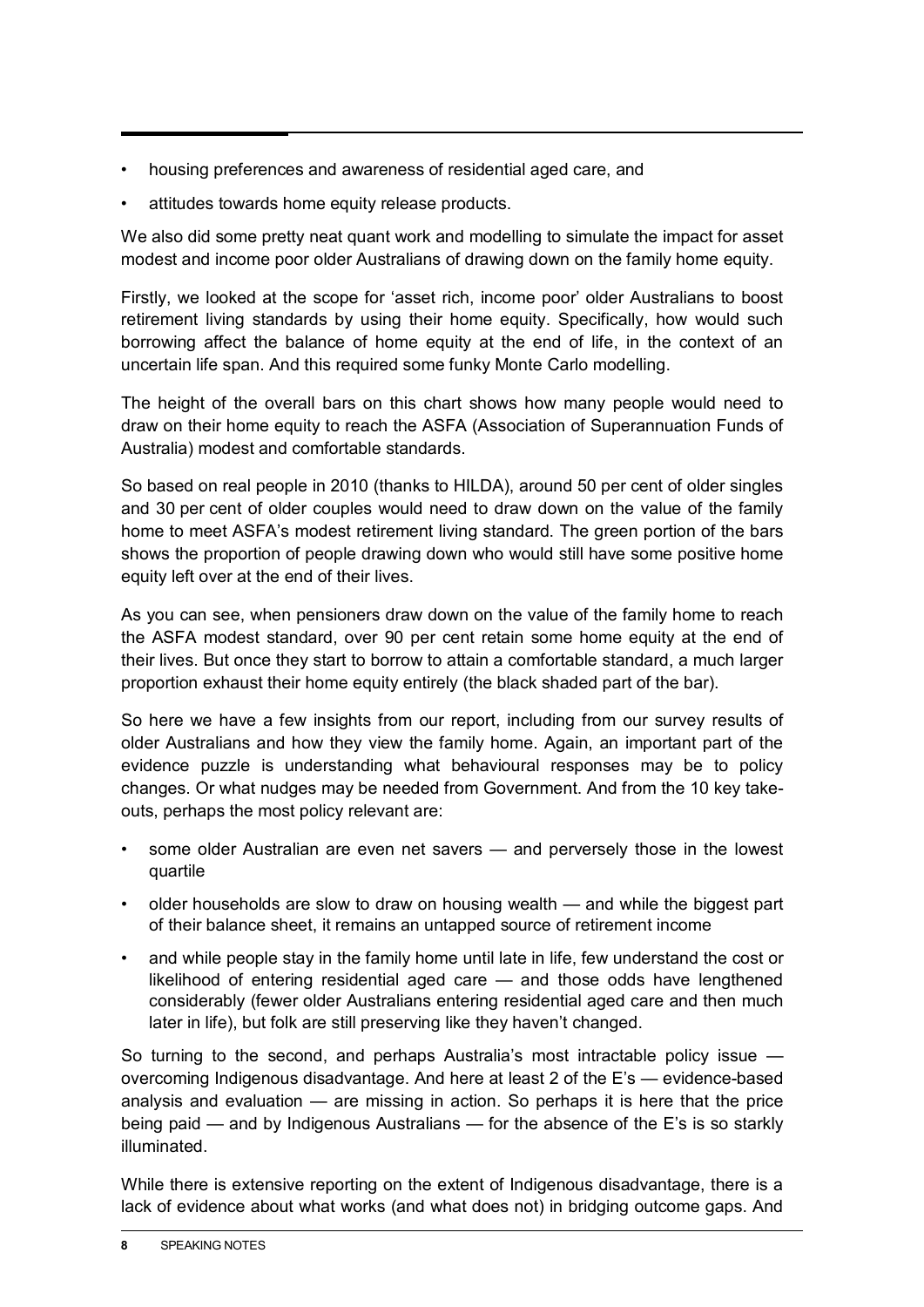while evaluating the impacts of policies on Indigenous outcomes can be challenging, the challenges should not be seen as insurmountable.

So we recently undertook a self-initiated research project looking at Indigenous primary school achievement. Why education? When you think of perhaps the two most important and linked drivers of Indigenous disadvantage, they are poor educational outcomes and low economic participation.

And we sought to better understand the factors that contribute to the literacy and numeracy achievement of Indigenous students. Now this was an evidence base first. It represented the first effort to statistically analyse the factors contributing to Indigenous student achievement at a national level. And we did this by using a newly available dataset developed by ACARA (the Australian Curriculum, Assessment & Reporting Authority) that links NAPLAN results to student demographics and school characteristics.

And it is revealing that our work was novel.

Now the underlying question and genesis for this project was why, after decades of good intentions and much government expenditure, do large gaps stubbornly remain between the literacy and numeracy achievement of Indigenous and non-Indigenous primary school students?

In 2014, across Australia, 73 per cent of Indigenous students in year 5 were at or above the national minimum standard for reading, compared with 95 per cent of non-Indigenous students. This equates to a national gap in achievement of 22 percentage points. Similar gaps exist for writing and numeracy.

So despite decades of policy attention, there has been no consistent improvement in the literacy and numeracy achievement of Indigenous primary school students over at least the last 16 years. This can only but suggest that current policies are not working, and that we need a stronger evidence base about what might work to improve Indigenous education achievement.

And we found this is a policy issue where gaps abound.

First, our analysis could only take us so far because there are large gaps in the data available at the national level. Only a subset of the characteristics thought to be associated with education achievement are observed in the data. Yet with the cooperation of state and territory governments, whom we know have much of this data (the middle grey column), our analysis could be expanded to include drivers that really matter, such as teacher characteristics and student attendance rates.

And partly as a consequence of the data gaps, we found that the available data on school and student characteristics only explain about a quarter of variation in Indigenous student achievement. Three quarters of the variation in achievement remains unexplained.

Something else we discovered was that geographic context really matters. We asked and answered the question: where do Indigenous students attend school?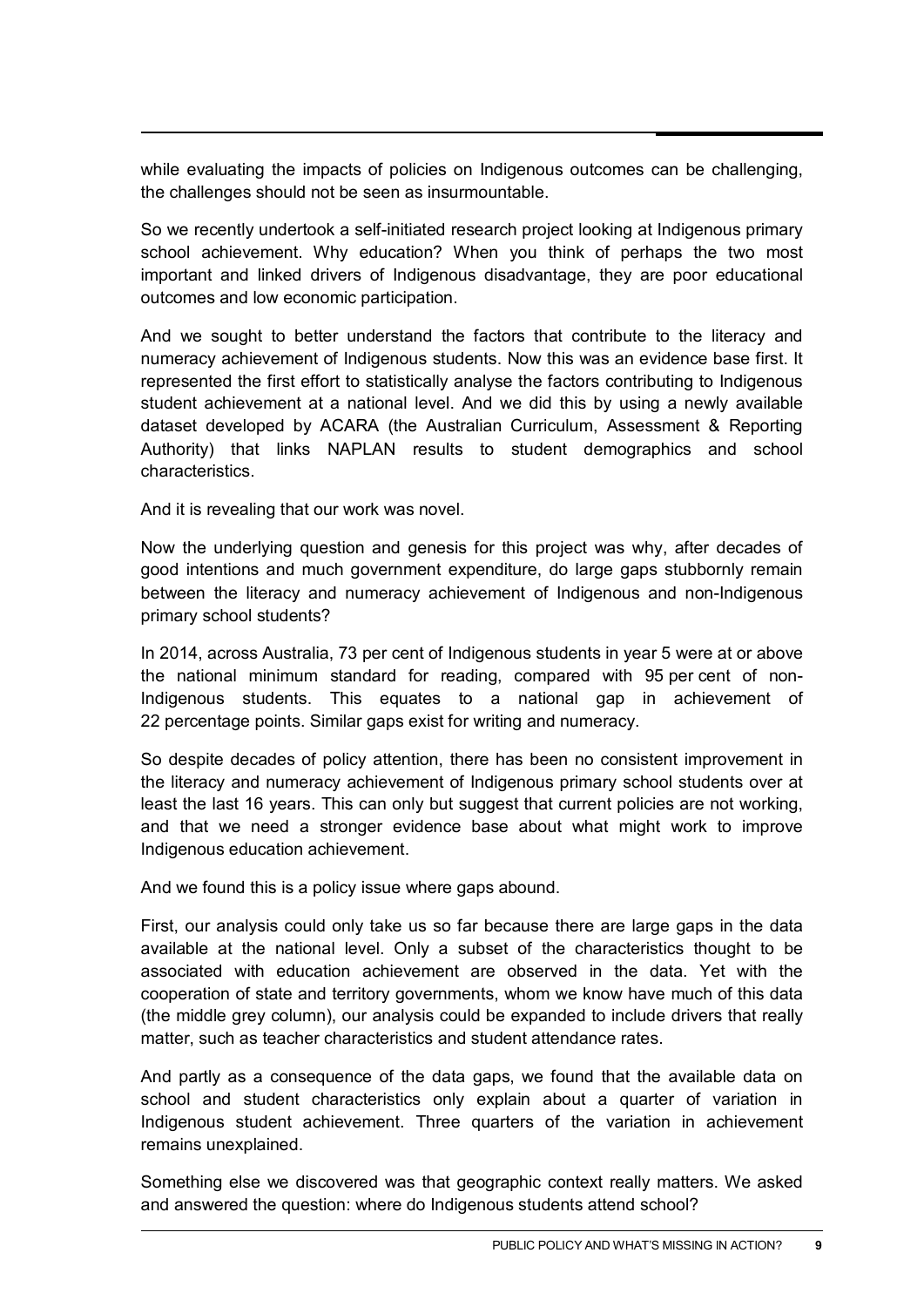Why? Because policies to lift Indigenous achievement need to be informed by the distribution of Indigenous students across schools. And from this analysis, policy effort is clearly needed across all geographies to reduce the gap.

Indigenous students in remote areas are often the focus of public and therefore policy attention, and it's true that gaps in achievement between Indigenous and non-Indigenous students are largest in remote areas. But this is not where most Indigenous students go to school. Most Indigenous students (80 per cent) attend school in metropolitan and regional Australia.

And we felt this finding was pretty key to policy thinking. So we also decomposed the gap in achievement between Indigenous and non-Indigenous students by geography. And found that while all geographies contribute to the national gap, the majority of the gap is not attributable to students in remote and very remote communities.

So improving Indigenous education achievement needs policy effort across Australia, and not just in remote and very remote schools.

We also found that there are potential policy insights to be gleaned from looking at outlier schools. Outlier schools 'punch above their weight'. And they exist and can be identified — not by us, but by state and territory governments. These are schools where Indigenous students perform considerably better than you'd expect from analysis of their student demographics and school characteristics.

The Commission identified (not by name) more than a dozen schools where Indigenous students perform much better than expected on both reading and numeracy tests. So it remains a glaringly obvious thing to do — for state and territory governments to identify and systematically evaluate these high achieving schools. For lifting the bonnet on these outliers could shed light on what works best to lift the achievement of Indigenous students.

Turning to the final chapter in our case for why the three E's matter. The *Overcoming Indigenous Disadvantage* report is the single most comprehensive report card on the wellbeing of Indigenous Australians. This biennial report card (released 2 weeks ago) reveals a very mixed performance.

This figure shows that outcomes (green shading) have improved in a number of areas, including some COAG targets like mortality rates for children, school completion rates, and economic participation. However, there has been little or no change in other areas (in yellow) like rates of family and community violence and risky long-term alcohol use.

Outcomes have alarmingly worsened (in red) — in areas such as high levels of psychological distress and hospitalisations for self-harm. And most alarmingly, adult imprisonment rates have increased by 77 per cent over the past 15 years.

But data alone cannot tell the complete story about the wellbeing of Indigenous Australians, nor can it fully tell us why outcomes improve (or not) in different areas. To support the indicator reporting, case studies of 'things that work' are included in this report.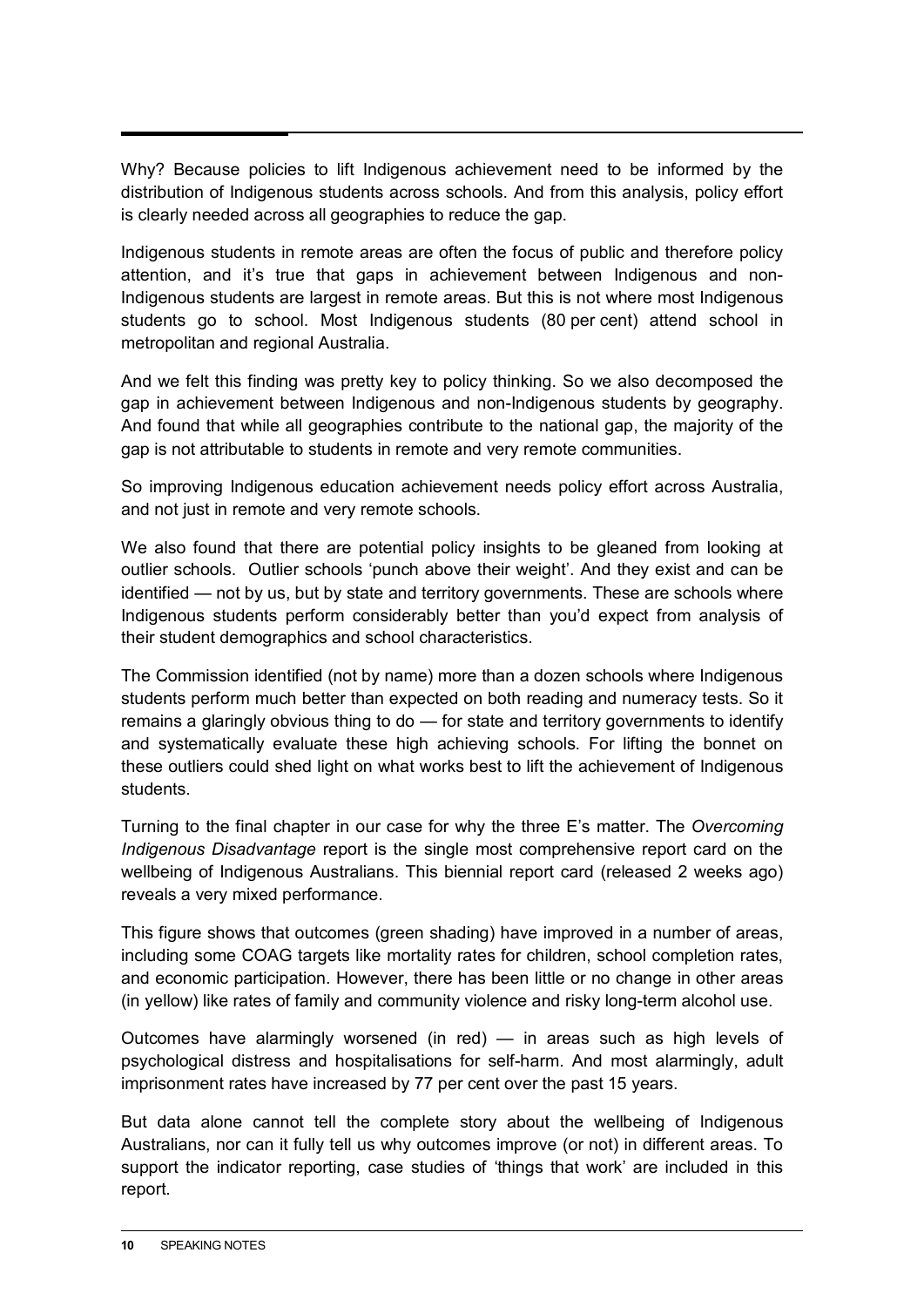And here lies the rub — these are more than sparse. To put it bluntly, the overwhelming absence of meaningful evaluation of Indigenous policies and programs beggars belief.

We know that annual government expenditure on Indigenous Australians is just over \$30 billion. And of that \$5.9 billion on Indigenous specific programs. And we know from some recent research the \$5.9 billion is allocated across just over 1000 Indigenous specific programs.

But for the 2016 *Overcoming Indigenous Disadvantage* report, we could only find 34 case studies of 'things that work' out of that 1000. And it wasn't for want of trying to find more; and for having the full involvement of federal, state and territory governments; and Indigenous consultation.

And it is nothing more than common sense that to know whether things are making a difference on the ground, you need evaluations. So of the 34 'things that work', only 24 were what we could view as soundly evaluated (so meeting basic criteria for a solid evaluation). The remaining 10 are promising programs, but yet to be evaluated— so the jury is still out.

And anecdotally, we heard of potentially good programs being discontinued and ineffective ones persisting all in an evidence vacuum.

So we should not feign surprise that we are failing to make substantive progress on overcoming indigenous disadvantage. And it's not just short changing the taxpayers underwriting these programs. For more importantly, it is ultimately short-changing Indigenous Australians. And it poses the question: will overcoming Indigenous disadvantage remain elusive if we continue to allow the systemic evaluation of Indigenous programs to remain missing in action?

So what does all this mean for our 'where to from here'? And perhaps the answer lies in the three E's.

Stop looking for silver bullets and policy sound bites. And just get back to the dirt under the fingernail work of building evidence-based policy and building a much stronger evaluation culture (we need to know more about what works and why).

For the Commission, we now have a full dance card which we professionally relish. Perhaps the most encouraging sign of an appetite for good old fashioned public policy and the three E's is the Australian Government commissioning us to undertake the 5 year Productivity Review. And we are up and running in doing so. Looking for the new and novel, not old tired lists of the past.

And on our super to do list — our recently released study on the assessment framework to assess the competiveness and efficiency of the super system next year — reveals our DNA. We have developed a robust assessment framework, which will be informed by a comprehensive evidence base that we have set out in detail. And this will be used to ask and answer the \$2 trillion question sometime next year. And that question is: after a couple of decades of our super system, is it today competitive and efficient?